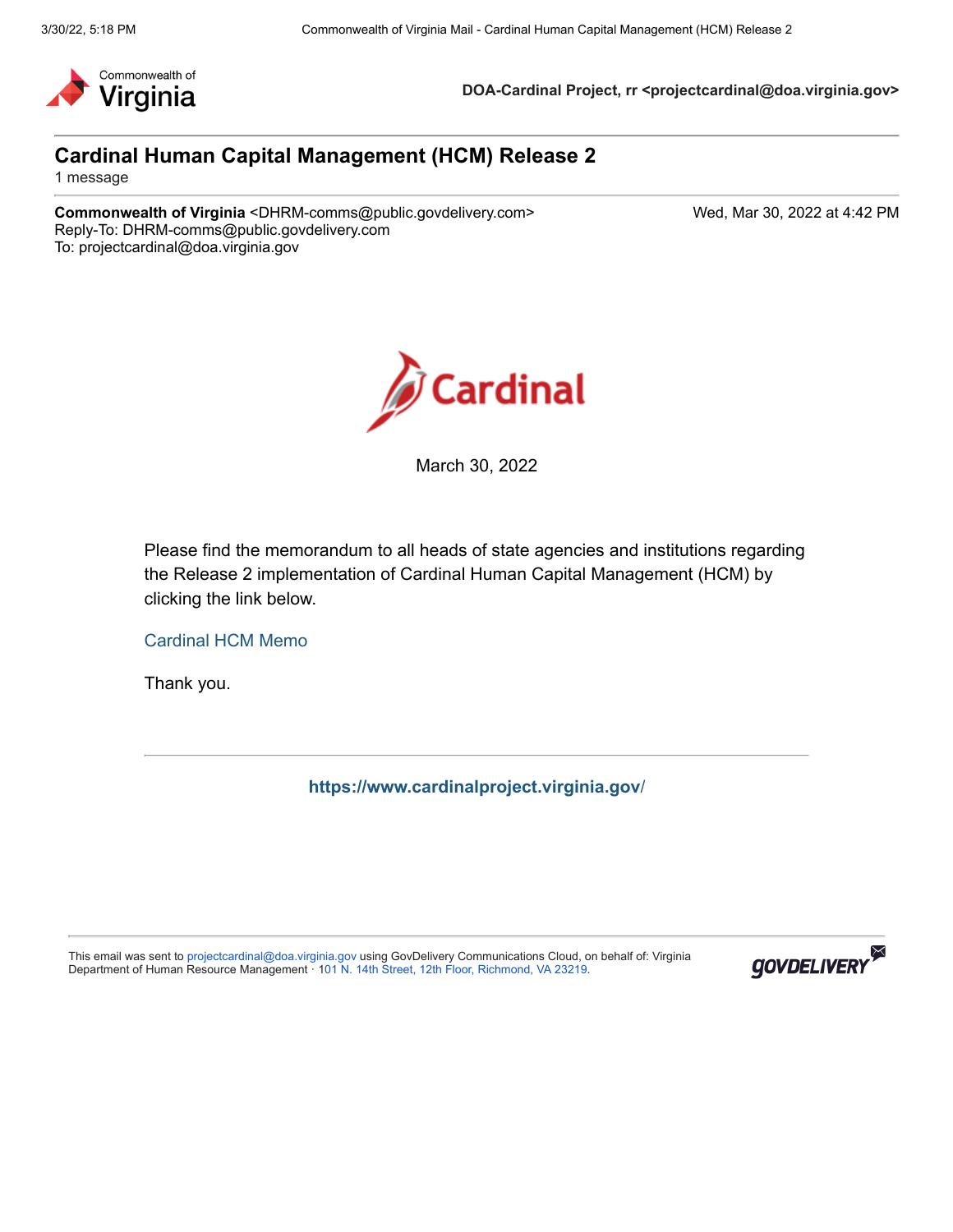

## *COMMONWEALTH of VIRGINIA*

DAVID A. VON MOLL, CPA *Office of the Comptroller* P. O. BOX 1971 RICHMOND, VIRGINIA 23218-1971

March 30, 2022

MEMORANDUM

TO: Heads of State Agencies and Institutions

FROM: David A. Von Moll  $\bigcup_{m=1}^{\infty} \bigcup_{m=1}^{\infty} \bigcup_{m=1}^{\infty} M_m$ 

Emily S. Elliott, Director Emily S Eleiott Department of Human Resource Management

SUBJECT: Cardinal Human Capital Management (HCM) Project: Release 2

In September 2021, agency heads received a joint memorandum from us titled "Cardinal Human Capital Management (HCM) Project: Release 1". In that memo, we announced the first release of the Cardinal HCM application implementation. Eighteen state agencies and three localities were included in our Release 1 pilot, and as a result, roughly twenty percent of the intended HCM population has been using the Commonwealth's new administrative application for human resources, health benefits administration, time and attendance, and payroll since October 2021.

Today, approximately 3,000 Core HCM users perform daily administrative transactions across all functional areas (e.g., entering new hires, approving timesheets, processing heath benefit updates, and processing payrolls) in the new system. Over 20,000 Employee Self-Service (ESS) users, depending on functionality selected by their agency, are able to view and update personal data, review health benefits data, view pay stubs and W-2s, update banking information, and enter their own time and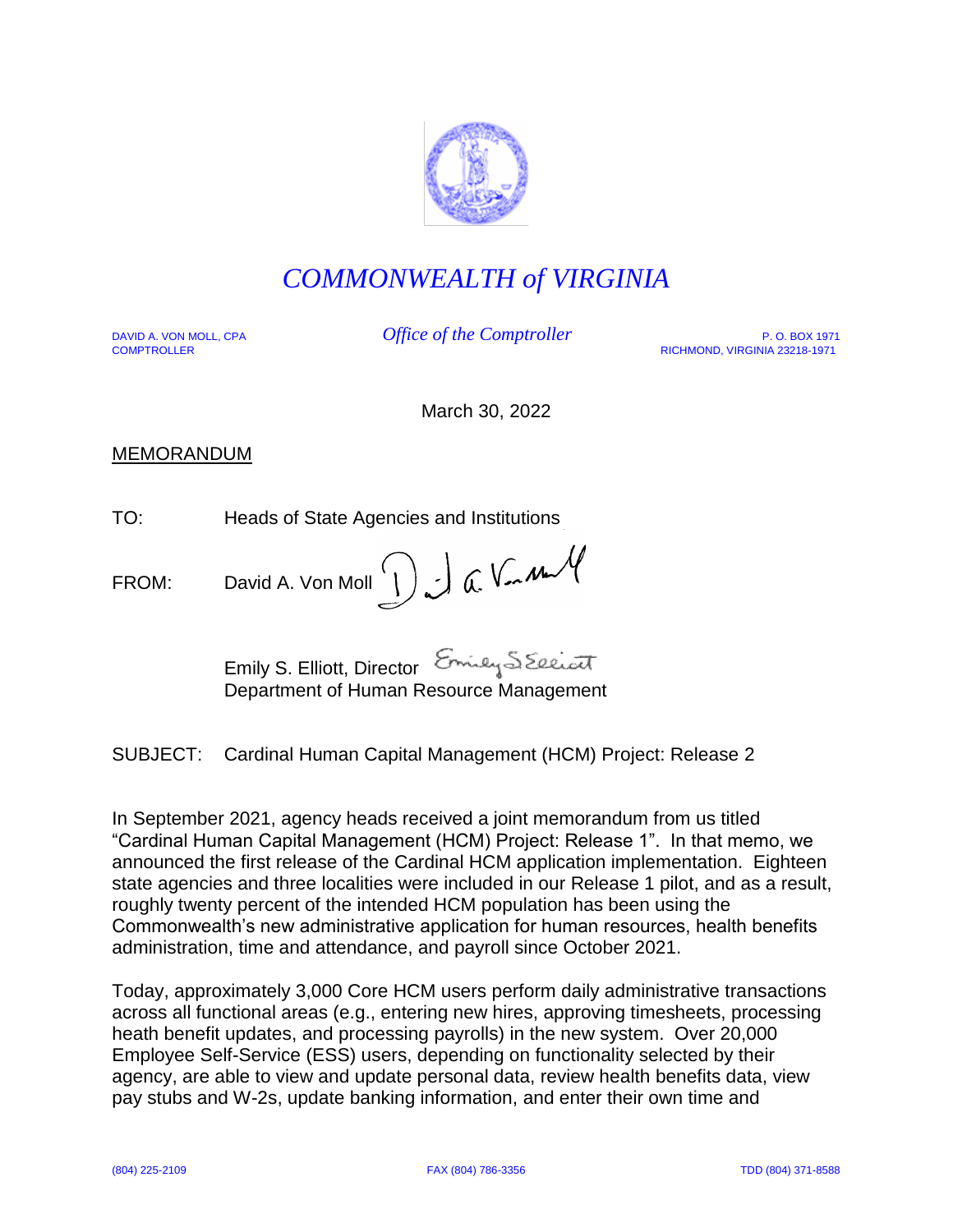absences in Cardinal HCM. Starting in May, tens of thousands of users will complete their health benefits open enrollment selections in Cardinal HCM for the first time.

We are grateful to the agencies and localities who participated in the Cardinal HCM pilot. Your participation and patience were critical to our successful initial rollout. As with any system pilot rollout, however, there are a variety of issues identified, including software issues, data that needs cleansing, training materials requiring updates and clarifications, and processes which can be refined for better efficiency. By working with the Release 1 agencies, we have gathered important information that will improve the implementation experience for the next set of Cardinal HCM agencies and users.

Additionally, because of the lessons we learned from Release 1, a decision was made to adjust our rollout model to divide our original Release 2 deployment into two distinct releases. Release 2 will go live on April 4, 2022 and includes 69 state agencies and 29 localities (see listings below). A third and final release, Release 3, is scheduled for fall 2022 and will encompass all remaining state agency and locality users, as well as state retirees participating in the Commonwealth's health benefits program. By adding a third release, we will mitigate some of the risks associated with this very large and complex statewide initiative.

We have the utmost confidence this new strategy will allow for a smoother transition to the new Cardinal HCM. Given the critical nature of employee payroll processing and employee health benefits coverage, the bar for our success is exceptionally high. To assist with the transition to Cardinal HCM, the Cardinal Post Production Support (PPS) team stands ready to assist Release 2 agencies as they learn the new application. The Cardinal [website](https://www.cardinalproject.virginia.gov/) provides numerous resources to assist agencies and users. Additionally, hands on support will be provided in our Cardinal user labs, and virtual support will be available for our new users, as needed. As part of Release 2 stabilization, we also plan to deliver virtual forums for our Core users, giving them an opportunity to hear from us regarding specific issues and "hot topics", as well as providing another avenue to get their questions answered.

For the Release 3 agencies, we thank you for your patience as we finalize the Release 3 implementation schedule and tasks. We look forward to re-engaging with you soon.

On behalf of the Department of Human Resource Management, the Department of Accounts, and the entire Cardinal HCM project team, we look forward to our continued partnership as we begin our Release 2 transition to the new Cardinal HCM application. We know we can continue to count on you and your staff to help us deliver a comprehensive HCM solution that will benefit the Commonwealth for years to come.

Thank you again for your dedication and commitment to this very important initiative.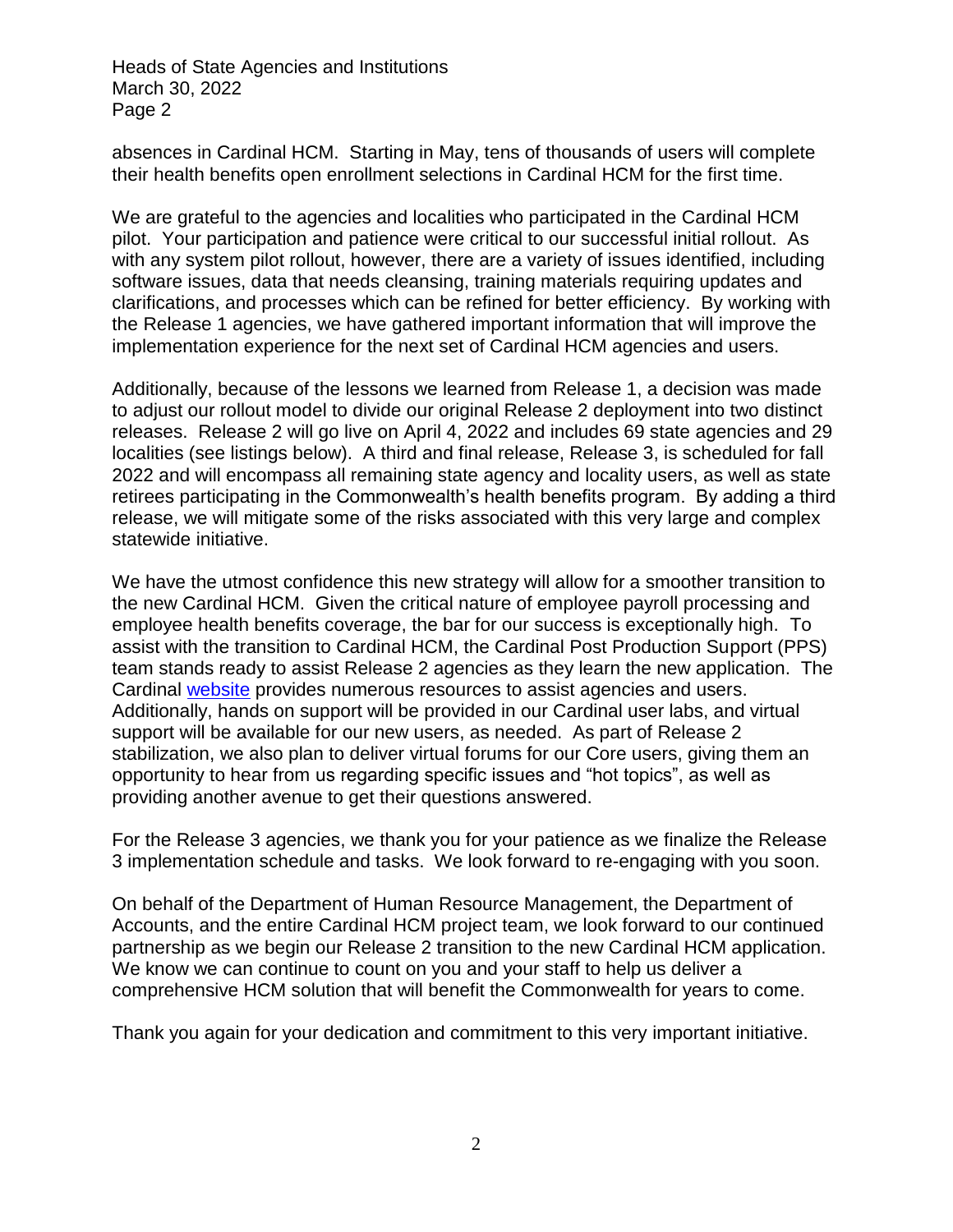## **RELEASE 2 AGENCIES**

BEHAVIORAL HEALTH COMMISSION BOARD OF ACCOUNTANCY CAPITAL SQUARE PRESERVATION COUNCIL CHESAPEAKE BAY COMMISSION CHRISTOPHER NEWPORT UNIVERSITY CIRCUIT COURTS COMBINED DISTRICT COURTS COMPENSATION BOARD COURT OF APPEALS OF VIRGINIA DEPARTMENT FOR AGING AND REHABILITATIVE SERVICES DEPARTMENT FOR THE DEAF AND HARD-OF-HEARING DEPARTMENT OF AVIATION DEPARTMENT OF EDUCATION, CENTRAL OFFICE OPERATIONS DEPARTMENT OF ELECTIONS DEPARTMENT OF FIRE PROGRAMS DEPARTMENT OF GENERAL SERVICES DEPARTMENT OF JUVENILE JUSTICE DEPARTMENT OF MOTOR VEHICLES DEPARTMENT OF PLANNING AND BUDGET DEPARTMENT OF SOCIAL SERVICES DEPARTMENT OF TAXATION DIVISION OF CAPITOL POLICE DIVISION OF LEGISLATIVE AUTOMATED SYSTEMS DIVISION OF LEGISLATIVE SERVICES GENERAL DISTRICT COURTS GEORGE MASON UNIVERSITY HOUSE OF DELEGATES JAMESTOWN-YORKTOWN COMMEMORATIONS JAMESTOWN-YORKTOWN FOUNDATION JOINT COMMISSION ON HEALTH CARE JOINT COMMISSION ON TECHNOLOGY AND SCIENCE JOINT LEGISLATIVE AUDIT AND REVIEW COMMISSION JUDICIAL INQUIRY AND REVIEW COMMISSION JUVENILE AND DOMESTIC RELATIONS DISTRICT COURTS MAGISTRATE SYSTEM MOTOR VEHICILE DEALER BOARD NEW RIVER VALLEY EMERGENCY COMMUNICATIONS OFFICE OF CHILDREN'S SERVICES OFFICE OF THE STATE INSPECTOR GENERAL OLD DOMINION UNIVERSITY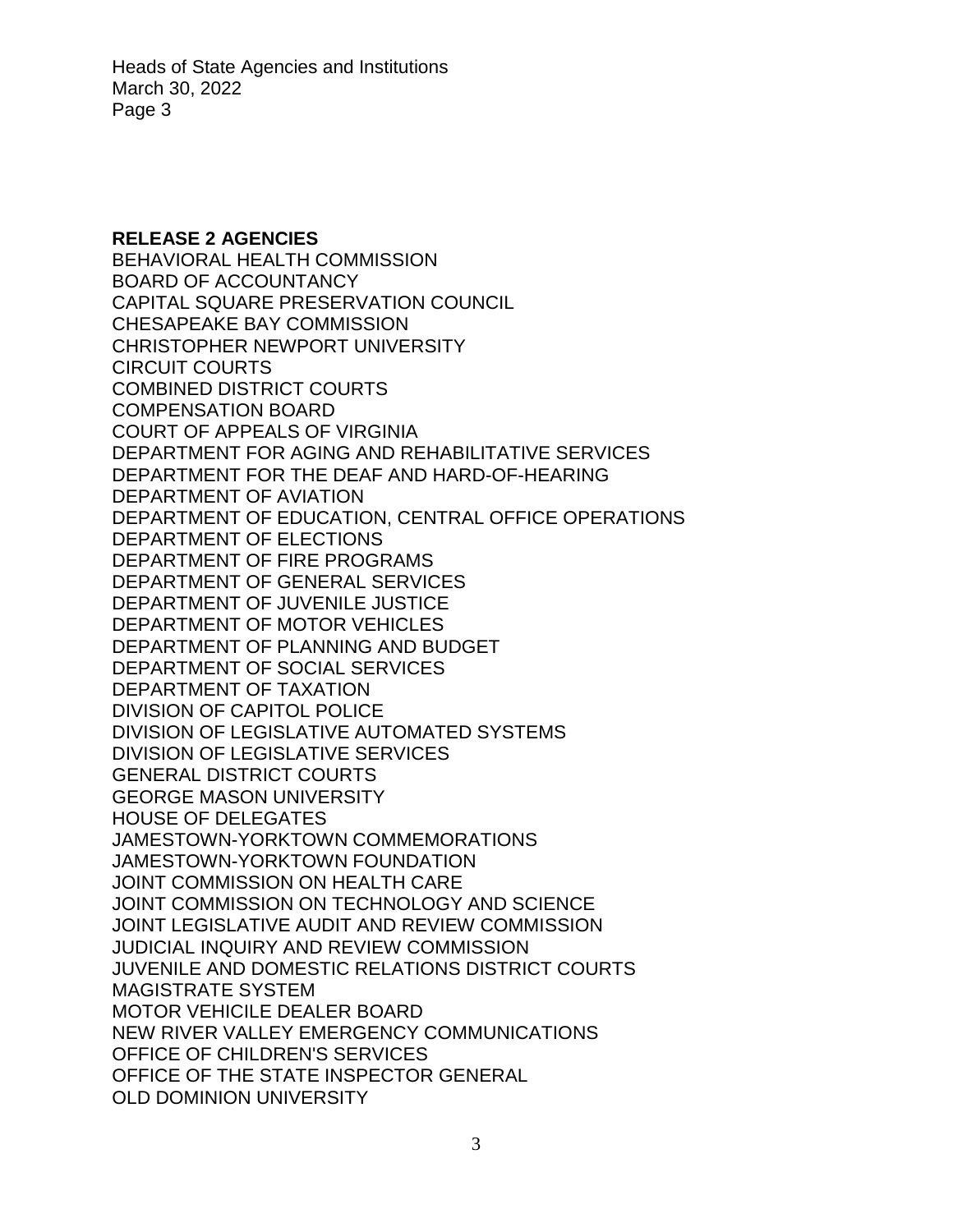RADFORD UNIVERSITY RICHARD BLAND COLLEGE OF WILLIAM AND MARY SENATE OF VIRGINIA SOUTHERN VIRGINIA HIGHER EDUCATION CENTER SOUTHWEST VIRGINIA HIGHER EDUCATION CENTER STATE COUNCIL OF HIGHER EDUCATION FOR VIRGINIA SUPREME COURT OF VIRGINIA THE COLLEGE OF WILLIAM AND MARY IN VIRGINIA UNIVERSITY OF MARY WASHINGTON VA CANNABIS CONTROL AUTHORITY VIRGINIA BOARD FOR PEOPLE WTH DISABILITIES VIRGINIA BOARD OF BAR EXAMINERS VIRGINIA COMMISSION ON YOUTH VIRGINIA COMMONWEALTH UNIVERSITY, ACADEMIC DIVISION VIRGINIA CONFLICT OF INTEREST AND ETHICS ADVISORY COUNCIL (VCIEAC) VIRGINIA CRIMINAL SENTENCING COMMISSION VIRGINIA DEPARTMENT FOR THE BLIND AND VISION IMPAIRED VIRGINIA ECONOMIC DEVELOPMENT PARTNERSHIP VIRGINIA FREEDOM OF INFORMATION ADVISORY COUNCIL VIRGINIA INSTITUTE OF MARINE SCIENCE VIRGINIA MILITARY INSTITUTE VIRGINIA POLYTECHNIC INSTITUTE AND STATE UNIVERSITY VIRGINIA POLYTECHNIC INSTITUTE AND STATE UNIVERSITY, VIRGINIA COOPERATIVE EXTENSION AND AGRICULTURAL EXPERIMENT STATION VIRGINIA RACING COMMISSION VIRGINIA REHABILITATION CENTER FOR THE BLIND AND VISION IMPAIRED VIRGINIA STATE CRIME COMMISSION VIRGINIA TOURISM AUTHORITY VIRGINIA-ISRAEL ADVISORY BOARD WILSON WORKFORCE AND REHABILITATION CENTER